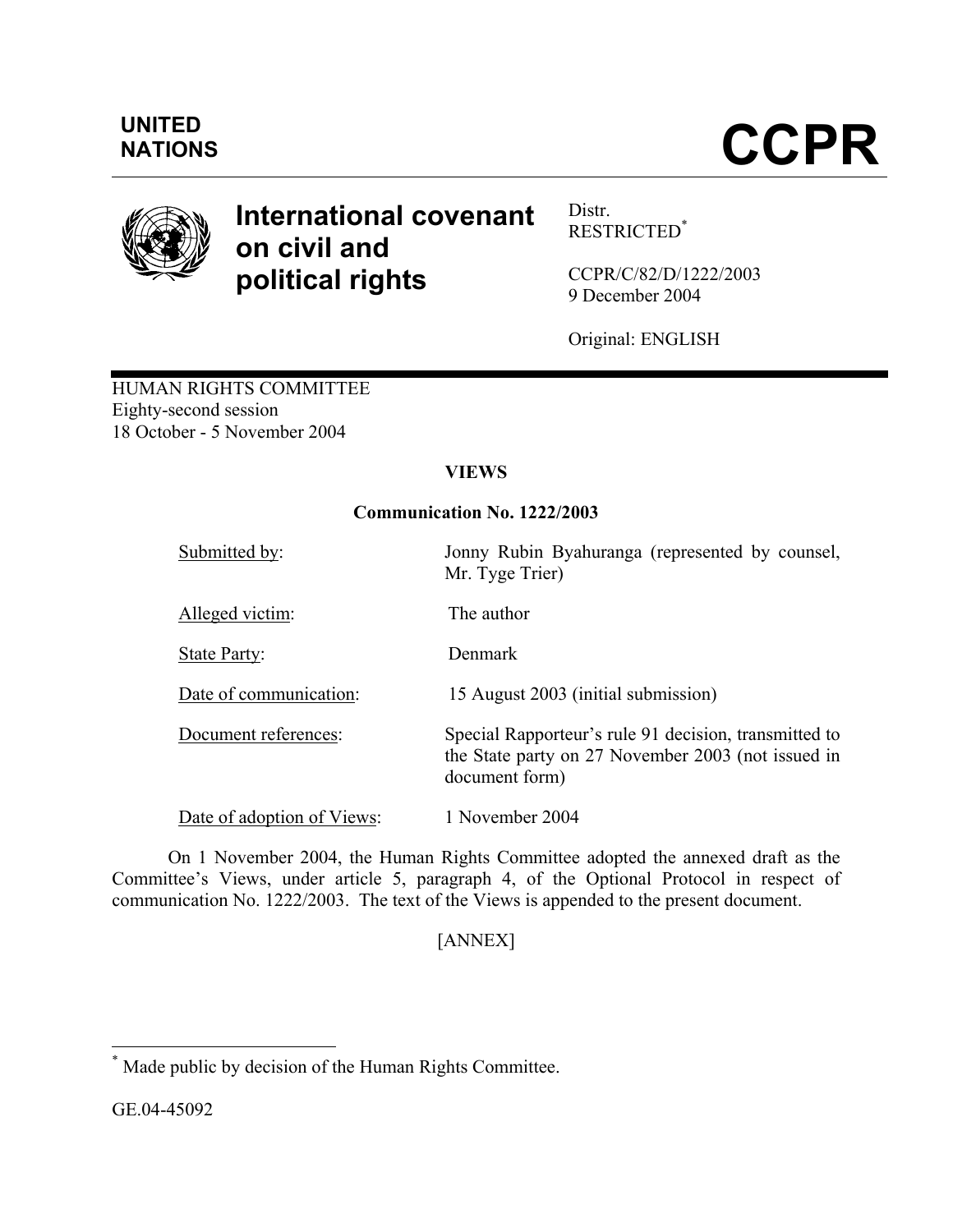#### **ANNEX**

Views of the Human Rights Committee under article 5, paragraph 4, of the Optional Protocol to the International Covenant on Civil and Political rights

Eighty-second session

concerning

#### **Communication No. 1222/2003\*\***

| Submitted by:          | Jonny Rubin Byahuranga (represented by counsel,<br>Mr. Tyge Trier) |
|------------------------|--------------------------------------------------------------------|
| Alleged victim:        | The author                                                         |
| State Party:           | Denmark                                                            |
| Date of communication: | 15 August 2003 (initial submission)                                |

 The Human Rights Committee, established under article 28 of the International Covenant on Civil and Political Rights,

Meeting on 1 November 2004,

 Having concluded its consideration of communication No. 1222/2003, submitted to the Human Rights Committee on behalf of Jonny Rubin Byahuranga under the Optional Protocol to the International Covenant on Civil and Political Rights,

 Having taken into account all written information made available to it by the author of the communication, and the State party,

Adopts the following:

 $\overline{a}$ 

<sup>\*\*</sup> The following members of the Committee participated in the examination of the present communication: Mr. Abdelfattah Amor, Mr. Franco Depasquale, Mr. Maurice Glèlè Ahanhanzo, Mr. Walter Kälin, Mr. Ahmed Tawfik Khalil, Mr. Rajsoomer Lallah, Mr. Rafael Rivas Posada, Sir Nigel Rodley, Mr. Martin Scheinin, Mr. Ivan Shearer, Mr. Hipólito Solari-Yrigoyen, Ms. Ruth Wedgwood, Mr. Roman Wieruszewski and Mr. Maxwell Yalden.

The text of an individual opinion signed by Committee members Ms. Ruth Wedgwood and Mr. Maxwell Yalden is appended to the present document.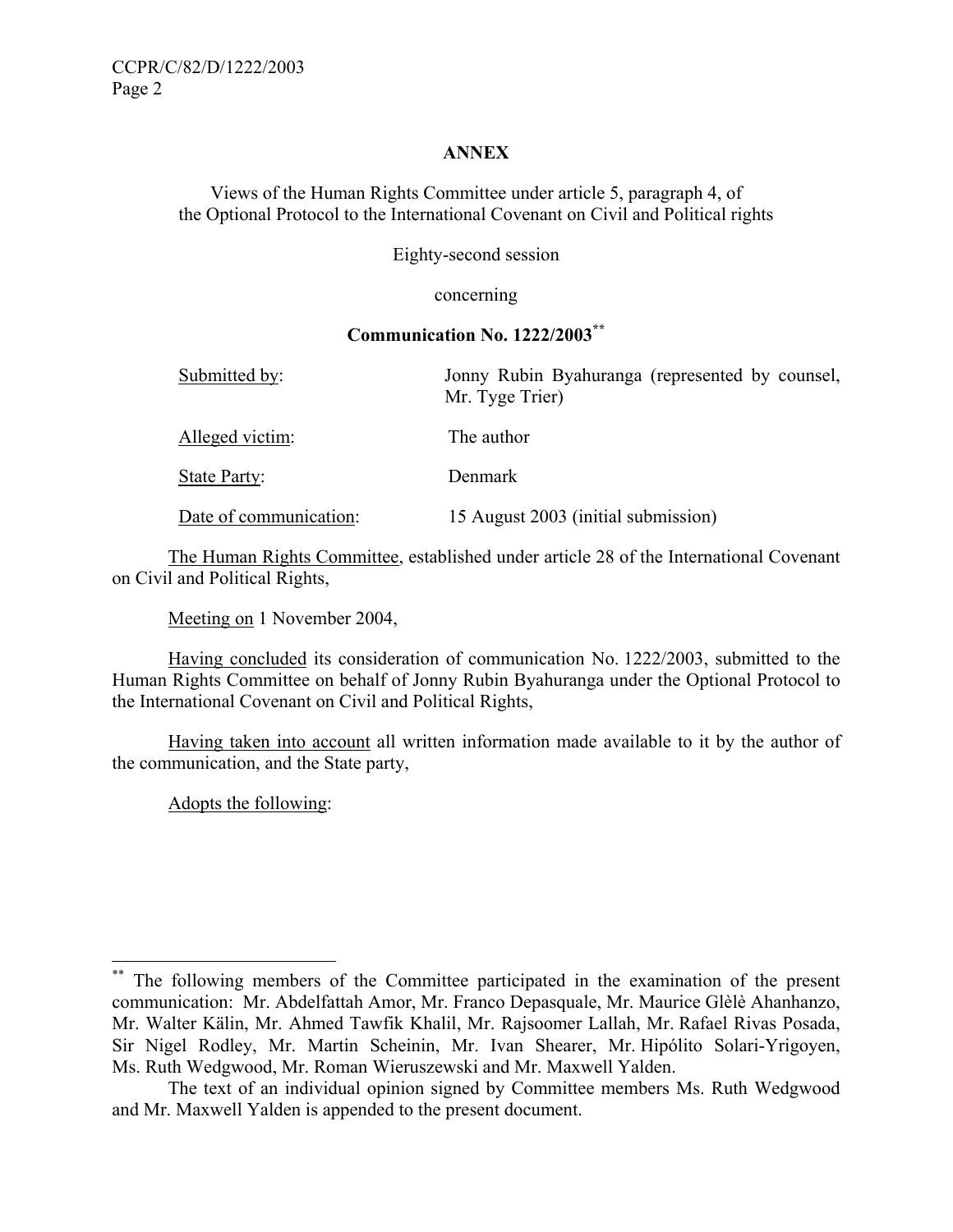# **Views under article 5, paragraph 4, of the Optional Protocol**

1.1 The author of the communication is Jonny Rubin Byahuranga, a Ugandan national born on 28 October 1956, currently residing in Denmark and awaiting expulsion to Uganda. He claims to be victim of a violation by Denmark<sup>1</sup> of articles 7, 17 and 23, paragraph 1, of the Covenant. He is represented by counsel.

1.2 On 27 November 2003, the communication was transmitted to the State party. On 7 July 2004, the author requested the Committee to issue a request for interim measures under Rule 86 of its rules of procedure, asking the State party not to deport him while his communication was under consideration by the Committee. On 9 July 2004, the Committee, through its Special Rapporteur on New Communications, requested the State party not to deport the author before the Committee has had an opportunity to address the continued need for interim measures. The State party acceded to this request. On 30 July 2004, the Committee informed the State party of its decision to extend its temporary request not to deport the author until the closing date of the Committee's 82nd session, i.e. 5 November 2004.

# **Facts as submitted by the author**

1

2.1 The author served as an officer in the Ugandan army during the rule of Idi Amin. He fled Uganda in 1981, after he had been unlawfully detained and allegedly tortured several times by military forces. In December 1984, he entered Denmark, where he was granted asylum on 4 September 1986, under Section 7 (1)  $(ii)^2$  of the Aliens Act. On 24 July 1990, he was issued a permanent residence permit.

2.2 In 1997, the author married a Tanzanian national. Together with the author's daughter from a former marriage (born in 1980), his wife united with him in Denmark in 1998. She has meanwhile become a Danish citizen and has two children with the author, who were born in Denmark in 1999 and 2000, respectively.

2.3 By judgment of 23 April 2002, the Copenhagen City Court convicted the author of drugrelated offenses (Section 191 of the Danish Criminal Code), and sentenced him to two years and six months' imprisonment. It also ordered the author's expulsion from Denmark, $3$  finding that

<sup>&</sup>lt;sup>1</sup> The Covenant and the Optional Protocol entered into force for the State party on 23 March 1976.

<sup>&</sup>lt;sup>2</sup> Section 7 (1) of the Aliens Act then in force read: "Section 7. (1) Upon application, a residence permit shall be issued to an alien in Denmark or at the border, (i) if the alien falls within the provisions of the Convention on the Status of Refugees of 28 July 1951; or (ii) if for reasons similar to those listed in the Convention or for other weighty reasons, the alien cannot be required to return to his country of origin."

<sup>&</sup>lt;sup>3</sup> Section 22 of the Aliens Act then in force read, in pertinent parts: "Section 22. An alien who has lawfully stayed in Denmark for more than the past seven years or an alien issued with a residence permit under sections 7 or 8 may be expelled if: […] (iv) the alien is sentenced, pursuant to the Drugs and Narcotics Act or pursuant to sections 191 or 191a of the Criminal Code, to imprisonment […]."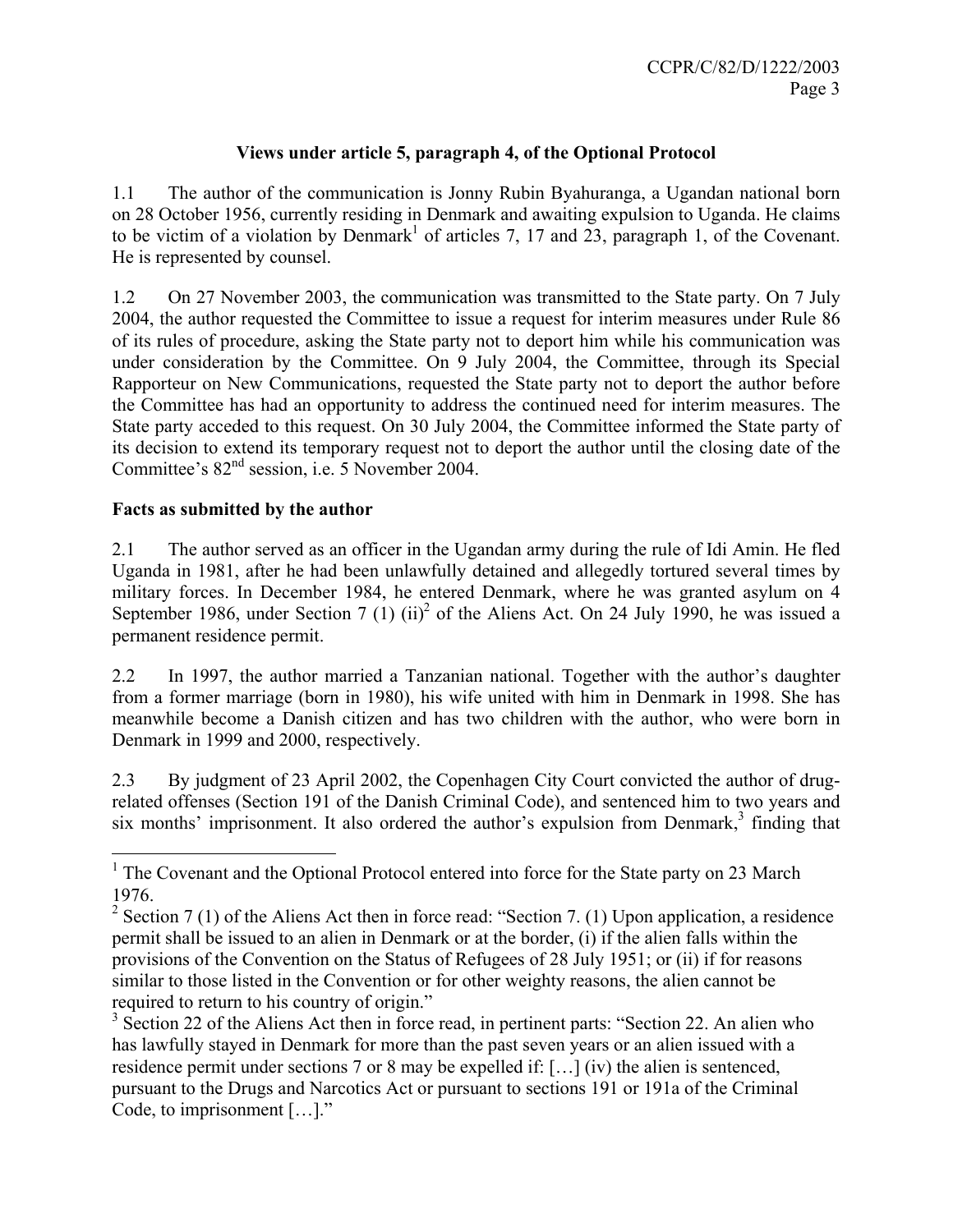such expulsion would not amount to a violation of the right to family life under article 8 of the European Convention, and permanently barred him from re-entering Denmark. It based its decision on an opinion dated 19 April 2002 of the Danish Immigration Service, which considered that there were no circumstances which would constitute a decisive argument against the author's expulsion within the meaning of Section  $26<sup>4</sup>$  of the Aliens Act. It based itself on (a) the fact that, at the age of 45 years, the author had resided in Denmark for 17 years and four months; (b) the author's good health, i.e. the absence of any diseases which could not be treated in Uganda; (c) the fact that his expulsion would not affect the right of his spouse and children to continue residing in Denmark, given that his wife and his older daughter had meanwhile been granted permanent residence permits; (d) the absence of any risk that, in cases other than those mentioned in Section 7 (1) and (2) of the Aliens Act, he would be ill-treated in Uganda. The Immigration Service did not object to the prosecutor's claim to expel the author, despite the latter's loose ties with his Ugandan family and the fact that he had not returned to Uganda since 1981.

2.4 On 3 September 2002, the High Court of Eastern Denmark dismissed the author's appeal against the decision of the Copenhagen City Court. On 12 November 2002, the Danish Board of Appeal rejected the author's application for leave to appeal against the High Court's judgment.

# **The complaint**

 $\overline{a}$ 

3.1 The author claims (a) that his expulsion would amount to a violation of his rights under article 7 of the Covenant, as it would expose him to a real and immediate danger of being subjected to ill-treatment upon return to Uganda; and (b) that it would constitute an arbitrary interference with his right to family life under article 17 of the Covenant and a violation of the State party's duty to respect and protect the family as the natural and fundamental group unit of society, as prescribed by article 23, paragraph 1.

3.2 The author emphasizes that he has lived in Denmark for 18 years without ever having returned to Uganda, that he has no contact with relatives in Uganda, that his wife and children

<sup>&</sup>lt;sup>4</sup> Section 26 of the Aliens Act then in force read: "Section 26. (1) In deciding on expulsion, regard must be had to the question whether the expulsion must be presumed to be particularly burdensome, in particular because of:

<sup>(</sup>i) the alien's ties with the Danish community  $[\dots]$ ;

<sup>(</sup>ii) the duration of the alien's stay in Denmark;

<sup>(</sup>iii) the alien's age, health and other personal circumstances;

<sup>(</sup>iv) the alien's ties with persons living in Denmark;

<sup>(</sup>v) the consequences of the expulsion for the alien's close relatives living in Denmark;

<sup>(</sup>vi) the alien's weak or non-existing ties with his country of origin or any other country in which he may be expected to take up residence; and

<sup>(</sup>vii) the risk that, in cases other than those mentioned in section 7 (1) and (2), the alien will be ill-treated in his country of origin or any other country in which he may be expected to take up residence.

<sup>(2)</sup> An alien may be expelled under section 22 (iv) to (vi) unless the circumstances mentioned in subsection (1) constitute a decisive argument against such expulsion."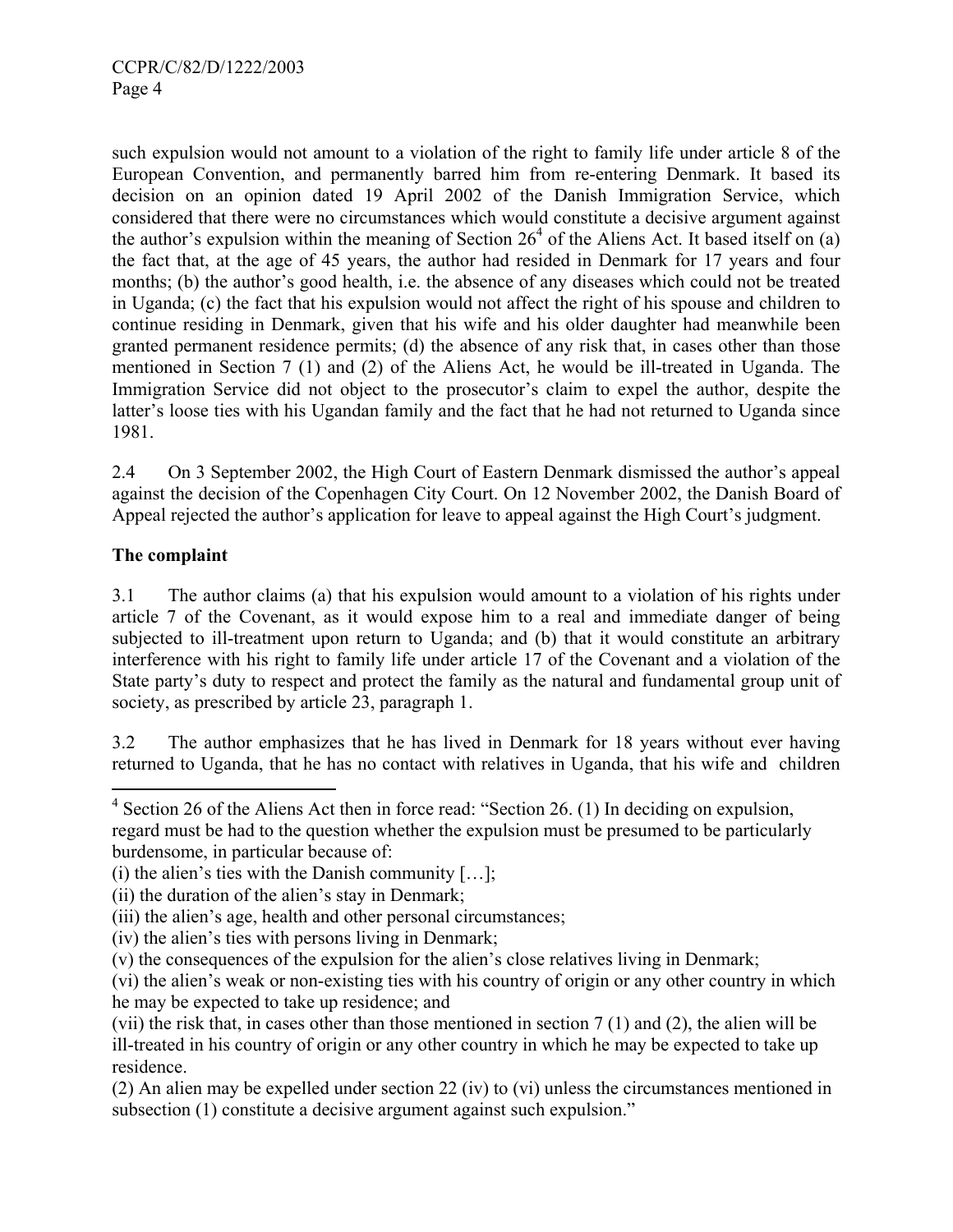are living with him; the two youngest children were born in Denmark and have never been to Uganda.

# **State party's observations on admissibility and merits**

<u>.</u>

4.1 On 11 February 2004, the State party submitted its observations on the admissibility and merits of the communication, challenging the admissibility because of the author's failure to exhaust domestic remedies, and denying violations of articles 7, 17 and 23, paragraph 1.

4.2 Regarding exhaustion of domestic remedies, the State party submits that, on 31 July 2003, the author requested the Copenhagen police to place the matter of revocation of the expulsion order before a tribunal, for review under Section 50  $(1)^5$  of the Aliens Act. On 29 August 2003, the police requested the Danish Immigration Service to provide another opinion on the desirability of the author's expulsion. On 18 September 2003, the Immigration Service reiterated that it was not in possession of any information as to whether the author would be exposed to particularly burdensome criminal sanctions upon return to Uganda, or whether he would be at risk of double jeopardy for the same offense for which he had been convicted in Denmark. However, it had requested the Danish Foreign Ministry to investigate the risk of double jeopardy in Uganda. Apart from such risk, possible grounds for asylum set out in Section 7 (1) and (2) of the Aliens Act could not be taken into account, in accordance with Section 26 (1) (vii) of the Act. The Immigration Service concluded that, in the light of the nature of the offenses committed by, and the severity of the prison sentence imposed on, the author, his personal circumstances did not outweigh the arguments for his expulsion.

4.3 The State party adds that, on 11 November 2003, the Copenhagen City Court affirmed the expulsion order against the author, finding that its revocation was not required under article 3 of the European Convention on Human Rights, since the author still could invoke Section 31<sup>6</sup> of

<sup>&</sup>lt;sup>5</sup> Section 50 (1) of the Aliens Act reads: "(1) If expulsion under section 49 (1) has not been enforced, an alien claiming that a material change in his circumstances has occurred, cf. section 26, can request that the public prosecutor put the question of resumption [revocation] of the expulsion order before court. A request to that effect must be submitted not earlier than 6 months and not later than 2 months before the date when enforcement of the expulsion can be expected. If the request is submitted at a later date, the court may decide to examine the case if it deems it to be excusable that the time-limit has been exceeded."

 $6$  Section 31 of the Aliens Act reads: "(1) An alien may not be returned to a country where he will be at risk of the death penalty or of being subjected to torture or inhuman or degrading treatment or punishment, or where the alien will not be protected against being sent on to such country. (2) An alien falling under section 7 (1) may not be returned to a country where he will risk persecution on the grounds set out in article 1 A of the Convention on the Status of Refugees (28 July 1951), or where the alien will not be protected against being sent on to such country. This does not apply if the alien must reasonably be deemed a danger to national security or if, after final judgment in respect of a particularly dangerous crime, the alien must be deemed a danger to society, but cf. subsection  $(1)$ ."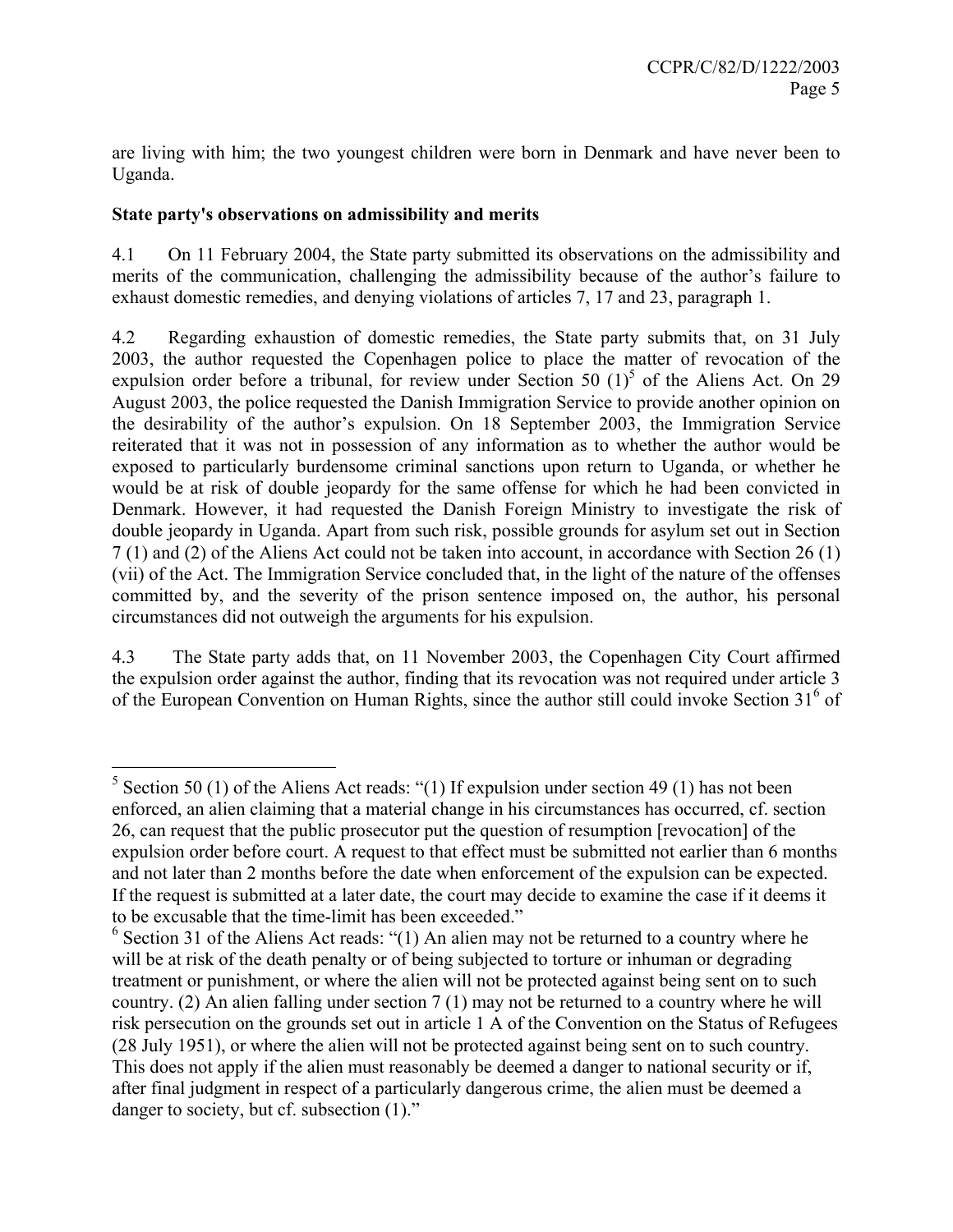the Aliens Act, allowing for a further risk assessment<sup>7</sup> by the Danish Immigration Service prior to his return to Uganda. On 1 December 20003, the High Court of Eastern Denmark dismissed the author's appeal against the City Court's decision. On 19 January 2004, the Danish Immigration Service, based on information from the Foreign Ministry about an amnesty for supporters of former President Amin and the risk of double jeopardy in Uganda, determined that Section 31 of the Aliens Act would not preclude the author's expulsion. The author's appeal to the Danish Refugee Board and his application to the Board of Appeal for leave to appeal the High Court's decision of 1 December 2003, were still pending when the State party made its submission. It is thus submitted that the communication is inadmissible under article 5, paragraph 2 (b), of the Optional Protocol.

4.4 On the merits, the State party submits that the procedure before the Danish courts and immigration authorities ensures that a person will not be expelled to a country where he or she would face a real risk of being subjected to torture or to cruel, inhuman or degrading treatment or punishment. The Danish Immigration Service, both in its opinions dated 19 April 2002 and 18 September 2003, and in its risk assessment under Section 31 of the Aliens Act, carefully examined the author's risk of being subjected to ill-treatment. It concluded that his expulsion would not contravene Sections 26 or 31 of the Aliens Act. The latter reflects Denmark's obligations under article 3 of the European Convention on Human Rights and hence article 7 of the Covenant. The State party concludes that the author's expulsion would be compatible with article 7 of the Covenant.

4.5 While conceding that the author's expulsion constitutes an interference with his right to family life under article 17, the State party argues that this interference is provided for by law, is in accordance with the provisions, aims and objectives of the Covenant, and reasonable in the circumstances of the case, given that it was based on the author's conviction for a particularly serious offense. The State party invokes its right to control the entry and residence of aliens, which included a right to expel persons convicted of criminal offenses, insofar as such expulsion was not arbitrary but proportionate to the legitimate aim pursued. For the State party, the author's expulsion would not constitute an unreasonable hardship for his wife and oldest daughter, who both only had minor ties with Denmark and could therefore reasonably be expected to accompany the author. Conversely, if they prefer to stay in Denmark, their right of residence would not be affected by the author's expulsion, as they were both issued permanent residence permits.

4.6 The State party argues that, while constituting an interference with article 23, paragraph 1, of the Covenant, the author's expulsion would not violate that provision, since nothing prevented his wife, a Tanzanian national, their children, or his oldest daughter from continuing their family life with the author in Tanzania or elsewhere outside Denmark.

<sup>&</sup>lt;sup>7</sup> See section 49a of the Aliens Act: "Section 49a. Prior to the return of an alien who has been issued a residence permit under sections 7 or 8 and who has been expelled by judgment […], the Danish Immigration Service decides whether the alien can be returned, cf. section 31, unless the alien consents to his return. […]."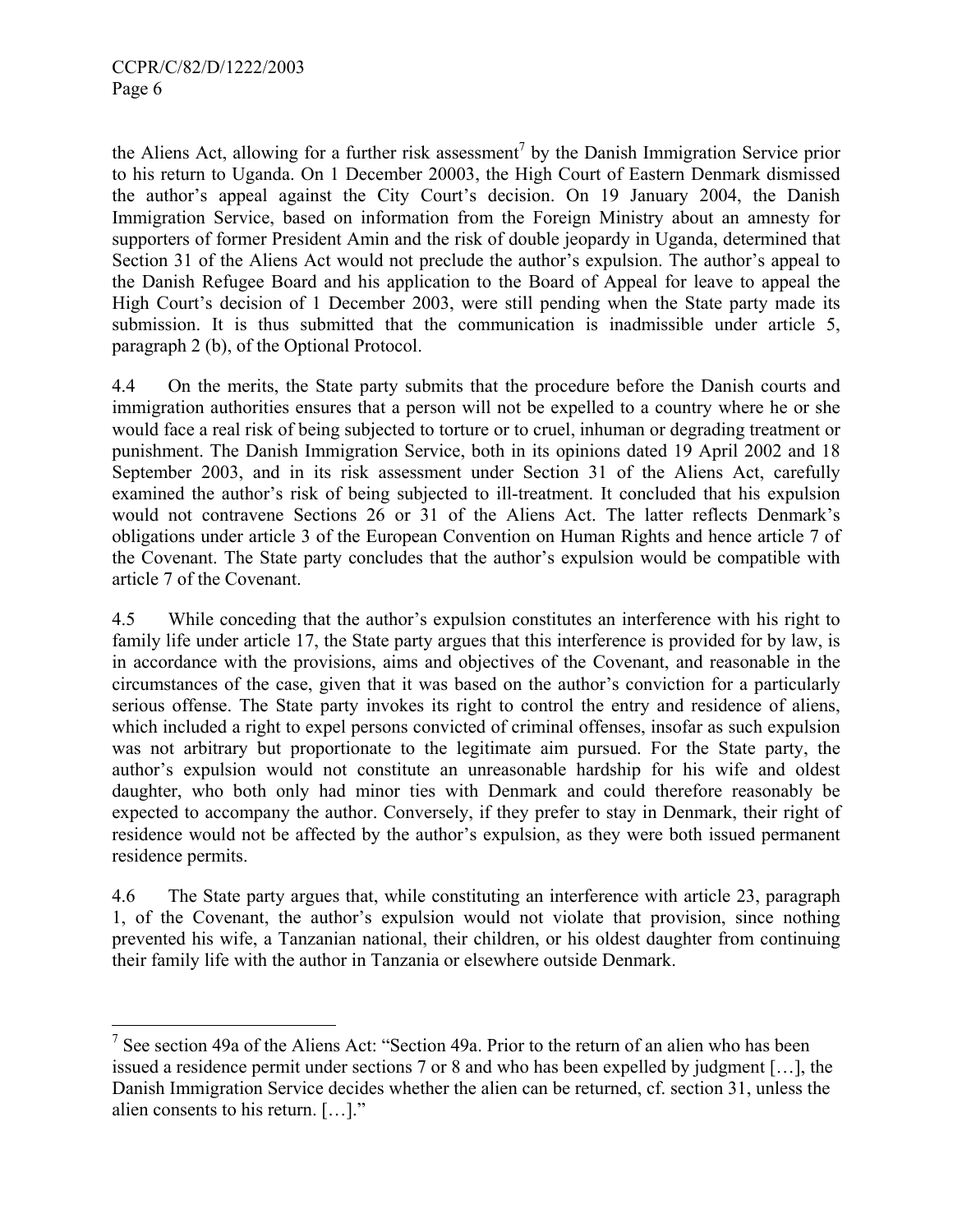5. On 17 March 2004, the State party informed the Committee that, by decision of 17 February 2004, the Board of Appeal dismissed the author's application for leave to appeal against the High Court's decision of 1 December 2003.

#### **Author's request for interim measures**

6.1 On 7 and 9 July 2004, the author requested the Committee to seek the State party's assurance that he will not be expelled to Uganda while his communication is under consideration by the Committee, where he would risk suffering irreparable harm, due to his former position as lieutenant during the rule of Idi Amin.

6.2 The author submits that, by decision of 28 June 2004, the Danish Refugee Board dismissed his appeal against the decision of the Danish Immigration Service dated 19 January 2004, on the ground that he would risk no harm upon return to Uganda. On 6 July 2004, the police formally notified him of this decision, and informing him that he would be deported without delay.

6.3 The author argues that he was an outspoken critic of the present Ugandan government during his time in Denmark and that he participated in conferences, where he protested against Uganda's treatment of political opponents. He identifies several current Ugandan military and government officials whom he fears particularly.

6.4 In support of his claim, the author refers to reports from non-governmental and governmental sources, which confirm the continued occurrence of extrajudicial killings, torture and arbitrary detention of political opponents or suspected rebel supporters in Uganda. By reference to the Committee's jurisprudence, he argues that his immediate expulsion from Denmark would render examination of his communication by the Committee moot.

#### **State party's additional submission and author's comments**

7. On 15 July 2004, the State party conceded that the author has exhausted domestic remedies, after his appeal against the decision of 19 January 2004 of the Danish Immigration Service was dismissed by the Immigration Board on 28 June 2004. A subsequent request to the Minister for Refugees, Immigration and Integration to grant him a residence permit on humanitarian grounds, pursuant to Section 9b (1) of the Aliens Act, was rejected on 9 July 2004, as such a permit could, at the earliest, be granted two years after an applicant's departure from Danish territory.

8. On 21 July 2004, the author observed that the State party had not addressed the risk of irreparable harm that he would face upon return to Uganda. In support of his claims, he submits a letter dated 14 July 2004 from the former chairman of the Schiller Institute in Denmark, who confirms that the author participated in conferences of the Institute in his capacity as chairman of the Ugandan Union in Denmark. His participation in a September 1997 conference, during which Ugandan President Museveni's alleged links with the Rwandan Patriotic Front were criticized, was documented in an article published in the Executive Intelligence Review on 10 October 1997, as well as in a German-language newspaper. The letter expresses concern that the Ugandan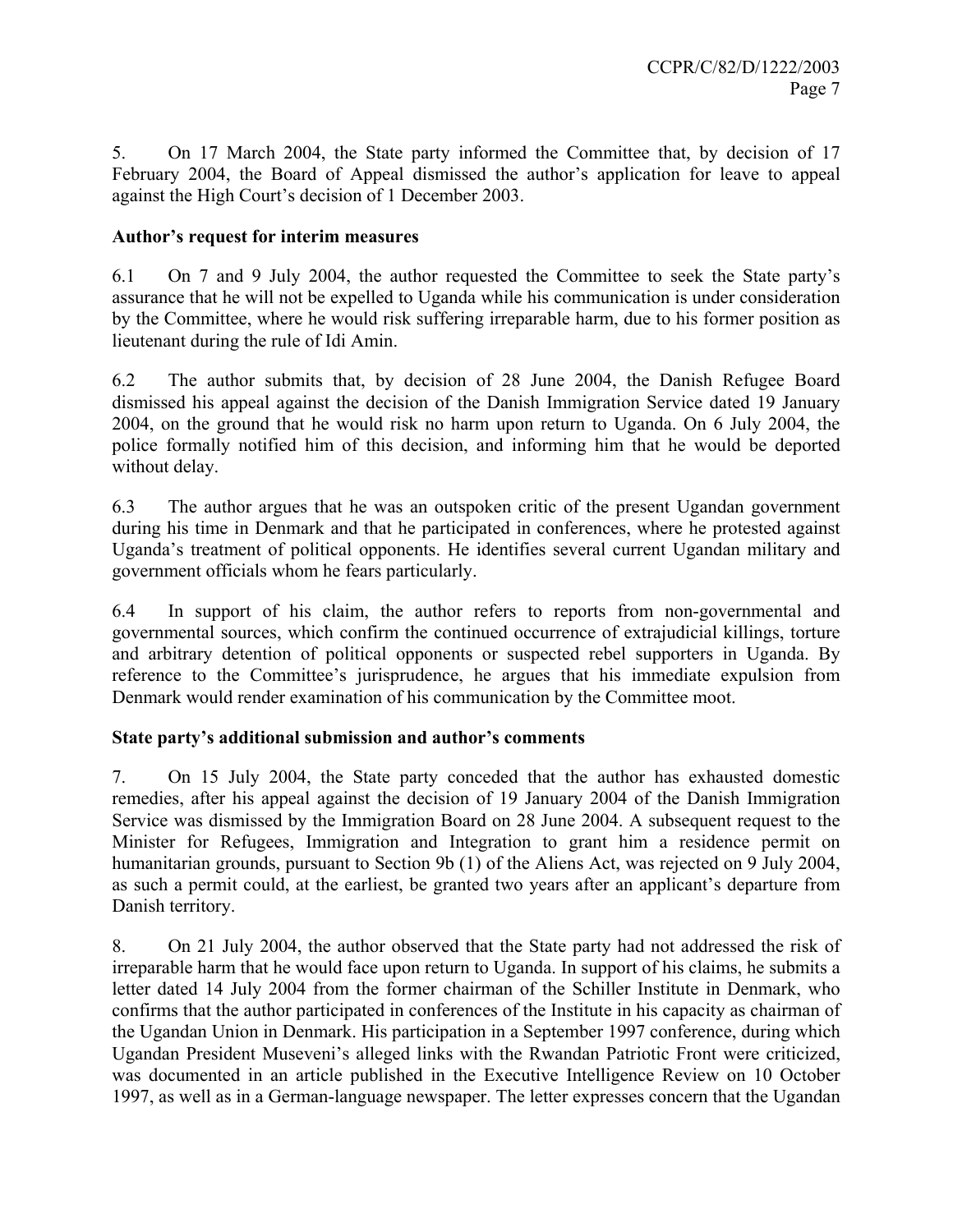Embassy in Copenhagen may have registered Ugandan citizens who participated in the Schiller Institute's conferences.

# **Author's comments on the State party's observations on admissibility and merits**

9.1 On 26 August 2004, the author commented on the State party's admissibility and merits submissions of 11 February and 15 July 2004, reiterating that he has exhausted domestic remedies. He submits that the letter from the Schiller Institute clearly shows that the Ugandan authorities are aware of his political activities, on the basis of the lists of participants of the conferences he attended, which are also available online. While claiming that the danger he faces upon return to Uganda is real and a necessary and foreseeable consequence of deportation, the author criticizes that the State party failed to address the evidence he had submitted.

9.2 By merely relying on the risk assessments conducted by the Danish Immigration Service on 19 April 2002 and 18 September 2003, under Sections 50 and 26 of the Aliens Act, the State party ignored the fact that a substantial part of the author's article 7 complaint was based on information obtained *after* the risk assessments. In the absence of a response from the State party to his specific submissions, considerable weight should be given to these uncontested submissions, given that the State party had the opportunity to investigate his allegations thoroughly. It had not shown that the circumstances in Uganda had changed fundamentally, so as to render the reasons for granting him asylum, in 1986, obsolete.

9.3 In support of his claims under articles 17 and 23, the author reiterates that he and his wife have two children who were both born and raised in Denmark, speak Danish and consider Denmark as their home. The State party's failure to address this aspect could not change the importance which the Committee should accord to their upbringing in a stable and reliable environment, especially if articles 17 and 23 of the Covenant are interpreted in the light of articles 9 and 16 of the Convention on the Rights of the Child. His important role in the lives of the two children is reflected in several reports on family visits during prison leave; the reports record the happiness of the children to see their father.

9.4 On 6 August 2004, the Copenhagen City Court decided to release the author, thereby implicitly acknowledging his close family ties, as well as the hardship that the 11 months in custody on remand pending deportation after the end of his prison sentence constituted for him and his family. He argues that enabling him to resume his family life for a few months, during which he may look after his children while his wife works, only to eventually deport him to Uganda, would amount to a severe infringement of his rights under articles 17 and 23.

9.5 Regarding the State party's argument that nothing prevents his family from continuing to live together outside Denmark, the author submits that his wife would not be able to follow him to a country without any job opportunities or any prospects for schooling and day-care institutions for her children.

9.6 The author adds that the possibility of his resettling in Tanzania, as proposed by the State party, is not a realistic option, since that country is under no obligation to receive him, and most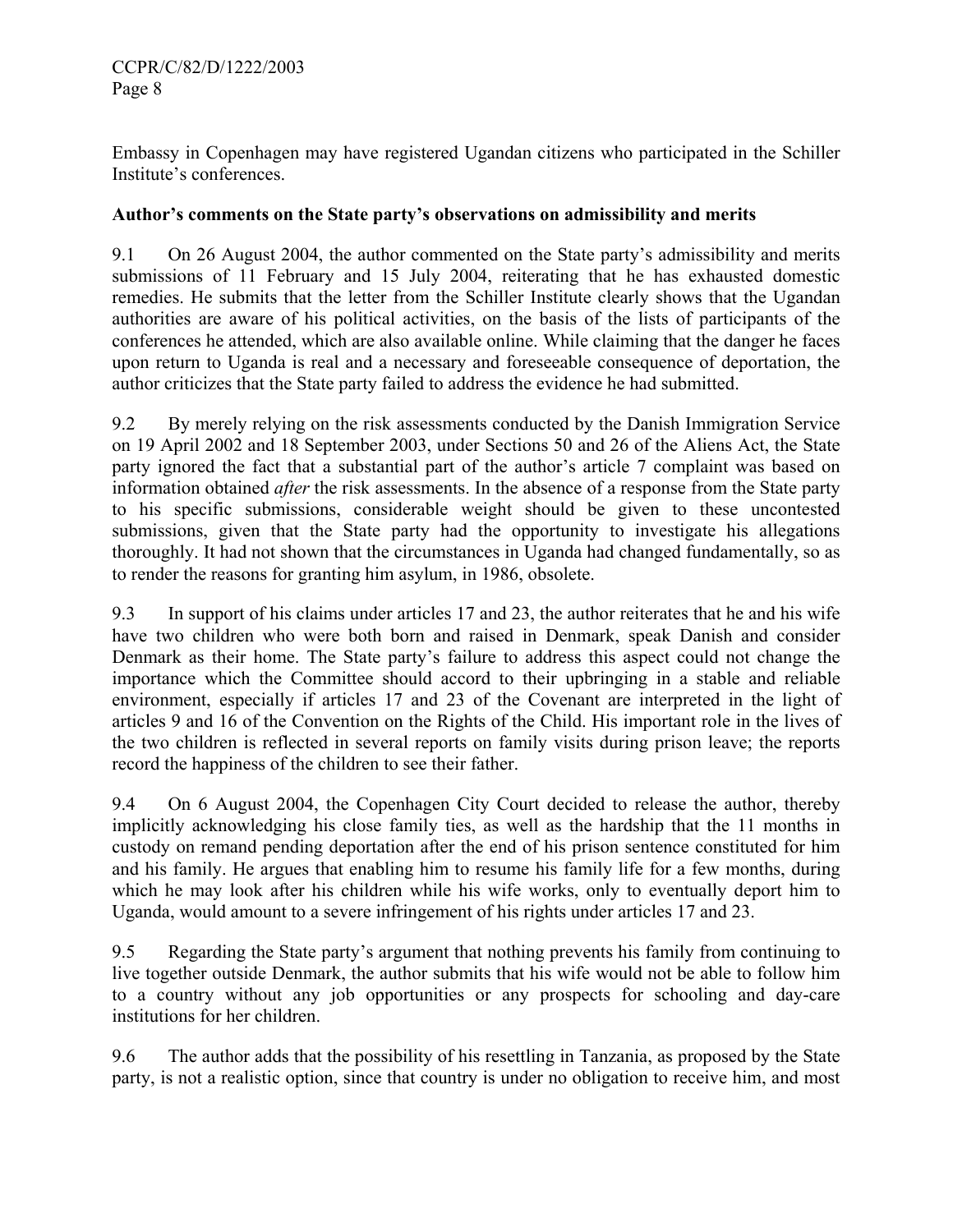likely reluctant to accept a non-national who had been convicted of a criminal offense. Despite occasional visits to Tanzania, he has no ties to that country.

9.7 The author reiterates that he has no contact with any family members in Uganda. His tribe members, the Toros, were likely to treat him as an outcast or to kill him, because of his service in the army of Idi Amin, who had oppressed the Toros.

9.8 The author recalls that the May 2002 judgment of the Copenhagen City Court was not unanimous with regard to his expulsion, as one of the three judges considered his expulsion incompatible with article 8 of the European Convention on Human Rights. In a case similar to this, involving the deportation of a foreign national who had lived in Denmark for a number of years together with his wife, and who also had been ordered deported on the basis of a conviction for drug related offenses, the European Court of Human Rights had found a violation of article 8 of the Convention.<sup>8</sup>

9.9 The author argues that, in the light of the length of his stay in Denmark and his family's interest to continue living together, the State party's decision to deport him must be considered disproportionate to the aim pursued, despite the relatively serious nature of his conviction. By reference to the Committee's jurisprudence<sup>9</sup>, he concludes that the expulsion order against him constitutes arbitrary interference with his rights under article 17 and 23.

# **Issues and proceedings before the Committee**

# **Consideration of admissibility**

 $\overline{a}$ 

10.1 Before considering any claim contained in a communication, the Human Rights Committee must, in accordance with rule 87 of its rules of procedure, decide whether or not the communication is admissible under the Optional Protocol to the Covenant.

10.2 The Committee has ascertained, in accordance with article 5, paragraphs (a) and (b), of the Optional Protocol, that the same matter is not being examined under another international procedure of investigation or settlement, and that the author has exhausted domestic remedies, as conceded by the State party.

10.3 The Committee considers that the author has sufficiently substantiated his claims under articles 7, 17 and 23, paragraph 1, for purposes of admissibility. It concludes that the communication is admissible and proceeds to an examination on the merits.

<sup>8</sup> European Court of Human Rights, Application No. 56811/00 (*Amrollahi v. Denmark*), Judgment of 11 July 2002.

<sup>9</sup> See Communication No. 1069/2002, *Bakhkiyari v. Australia*, Views adopted on 29 October 2003, at para. 9.6.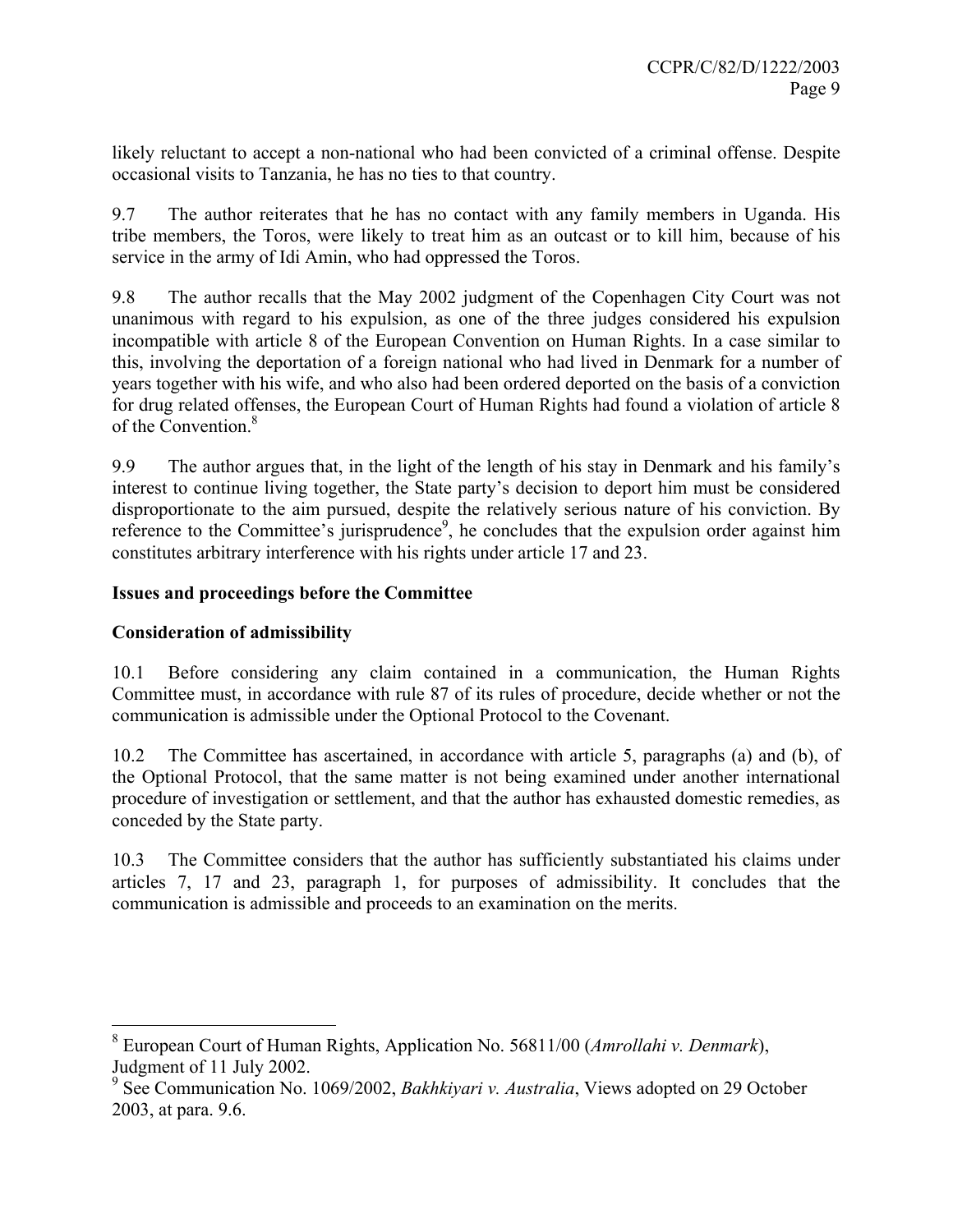#### **Consideration of the merits**

11.1 The Human Rights Committee has considered the present communication in light of all the information made available to it by the parties, as provided in article 5, paragraph 1, of the Optional Protocol.

11.2 The first issue before the Committee is whether the author's expulsion to Uganda would expose him to a real and foreseeable risk of being subjected to treatment contrary to article 7. The Committee recalls that, under article 7 of the Covenant, States parties must not expose individuals to the danger of torture or cruel, inhuman or degrading treatment or punishment upon return to another country by way of their extradition, expulsion or refoulement.<sup>10</sup> It takes note of the author's detailed account as to why he fears to be subjected to ill-treatment at the hands of the Ugandan authorities, and concludes that he has made out a *prima facie* case of such a risk.

11.3 The Committee observes that the State party, while challenging the author's claim under article 7, does not submit any substantive grounds for its position. Instead, it merely refers to the risk assessments of the Danish Immigration Service under articles 26 (opinions dated 19 April 2002 and 18 September 2003) and 31 (decision of 19 January 2004, as affirmed by the Danish Refugee Board on 28 June 2004) of the Aliens Act. After an examination of the documents, the Committee notes, firstly, that the Immigration Service's scrutiny under article 26 (1) (vii) of the Aliens Act was limited to an assessment of the author's personal circumstances in Denmark, as well as his risk of being subjected to punishment for the same offense for which he had been convicted in Denmark, without addressing the broader issues under article 7 of the Covenant, such as ill-treatment which may give rise to an asylum claim under article  $7(1)$  and (2) of the Aliens Act. Secondly, in its decision of 19 January 2004, the Immigration Service merely relies on an assessment made by the Ministry for Foreign Affairs concerning the risk of double jeopardy in Uganda and an amnesty for supporters of former President Amin to conclude that the author would not face a risk of being tortured or ill-treated upon return to Uganda. Similarly, the Refugee Board, after giving a detailed account of the author's statements as to his fear of being subjected to ill-treatment upon return to Uganda, dismissed his appeal on the basis of the same opinion by the Ministry, without providing any substantive reasons of its own, in its decision of 28 June 2004. In particular, the Board merely dismissed, because of late submission, the author's claim that his political activities in Denmark were known to the Ugandan authorities, thereby placing him at a particular risk of being subjected to ill-treatment upon return to Uganda. The State party has not furnished the Committee with the opinion of its Ministry for Foreign Affairs or with other documents that would make out the factual basis for the Ministry's assessment. In sum, before the Committee the State party seeks to refute the alleged risk of treatment contrary to article 7 merely by referring to the outcome of the assessment made by its own authorities, instead of commenting the author's fairly detailed account on why such a risk in his opinion exists.

11.4 In the light of the State party's failure to provide substantive arguments upon which the State party relies to rebut the author's allegations, the Committee finds that due weight must be given to his detailed account of the existence of a risk of treatment contrary to article 7.

 $\overline{a}$ 

 $10$  General Comment 20 [44], at para. 9.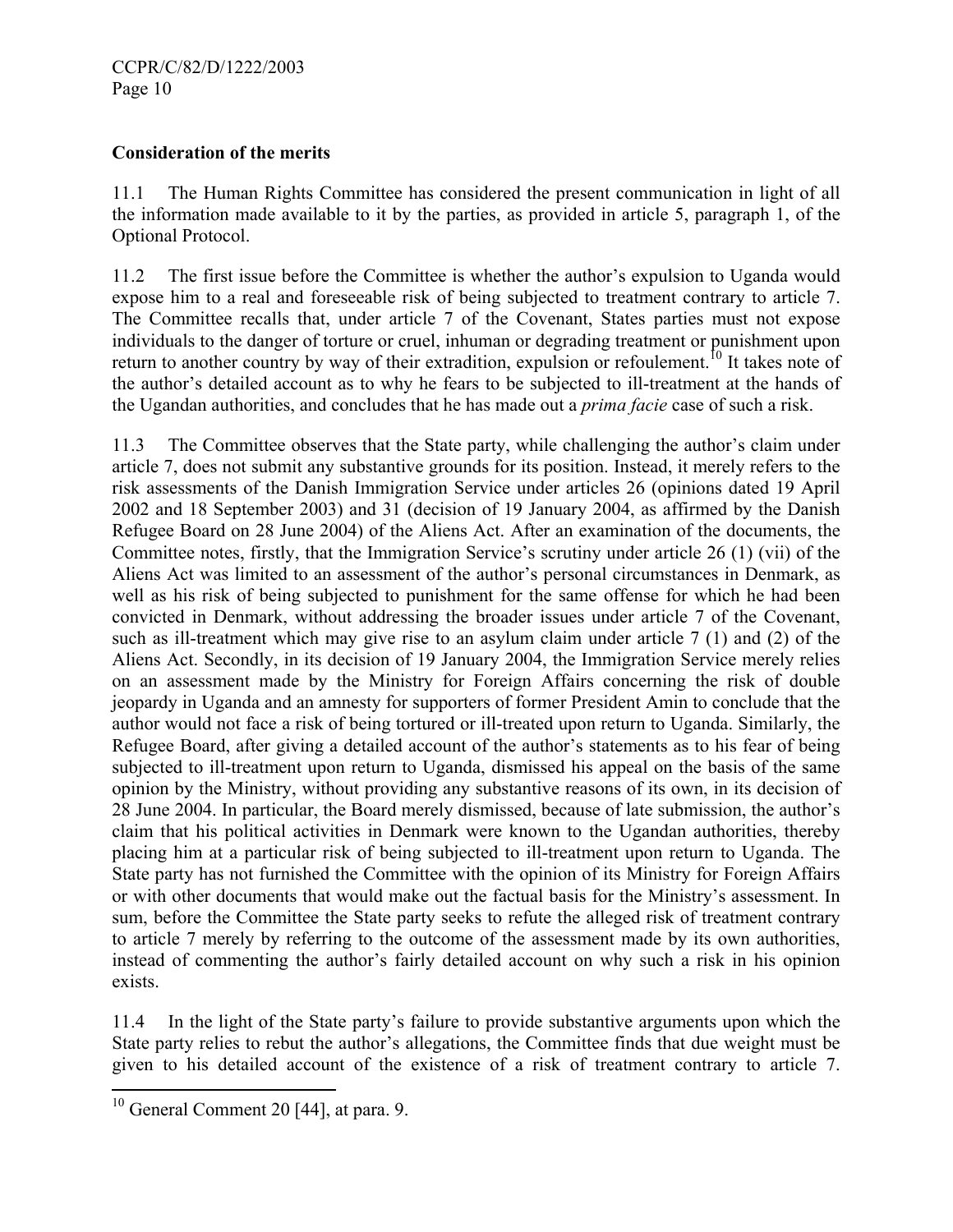Consequently, the Committee is of the view that the expulsion order against the author would, if implemented by returning him to Uganda, constitute a violation of article 7 of the Covenant.

11.5 As to the alleged violation of the author's right to family life under articles 17 and 23, paragraph 1, the Committee reiterates its jurisprudence that there may be cases in which a State party's refusal to allow one member of a family to remain in its territory would involve interference in that person's family life. However, the mere fact that one member of the family is entitled to remain in the territory of a State party does not necessarily mean that requiring other members of the family to leave involves such interference.<sup>11</sup>

11.6 In the present case, and as the State party has conceded that the author's removal would constitute an interference with his family life, the Committee considers that a decision by the State party to deport the father of a family with two minor children and to compel the family to choose whether they should accompany him or stay in the State party is to be considered "interference" with the family. Although the author's life with his family was interrupted for a considerable period of time because of his incarceration and subsequent custody on remand pending deportation, he received regular visits from his wife during that period and was able to visit his children several times during prison leave. Moreover, he resumed his family life after the Copenhagen City Court's decision to release him on 6 August 2004.

11.7 The issue therefore arises whether or not such interference would be arbitrary or unlawful and thus contrary to article 17, read in conjunction with article 23, paragraph 1, of the Covenant. The Committee observes that the author's expulsion was based on Section 22 of the Aliens Act. However, it recalls that even interference provided for by law should be in accordance with the provisions, aims and objectives of the Covenant and should be reasonable in the particular circumstances.<sup>12</sup> In this regard, the Committee reiterates that in cases where one part of a family must leave the territory of the State party while the other part would be entitled to remain, the relevant criteria for assessing whether or not the specific interference with family life can be objectively justified must be considered, on the one hand, in light of the significance of the State party's reasons for the removal of the person concerned and, on the other, the degree of hardship the family and its members would encounter as a consequence of such removal.<sup>13</sup>

11.8 The Committee notes that the State party justifies the author's removal (a) by the fact that he was convicted of drug-related offenses, and (b) on the assumption that the serious nature of these offenses is reflected by the length of the prison sentence imposed on him. It also takes note of the author's argument that his wife and children live in Denmark under stable and reliable conditions and would, therefore, not be able to follow him, if he were to be expelled to Uganda. While it may well be that the author's expulsion would constitute a considerable hardship for his wife and children, whether they remain in Denmark, or whether they decide to avoid separation

<u>.</u>

<sup>&</sup>lt;sup>11</sup> Communication No. 930/2000, *Winata v. Australia*, Views adopted on 26 July 2001, at para. 7.1; Communication No. 1011/2001, *Madafferi v. Australia*, Views adopted on 26 July 2004, at para. 9.7.

 $12$  General Comment 16 [32], at para. 4.

<sup>&</sup>lt;sup>13</sup> See Communication No. 1011/2001, *Madafferi v. Australia*, Views adopted on 26 July 2004, at para. 9.8.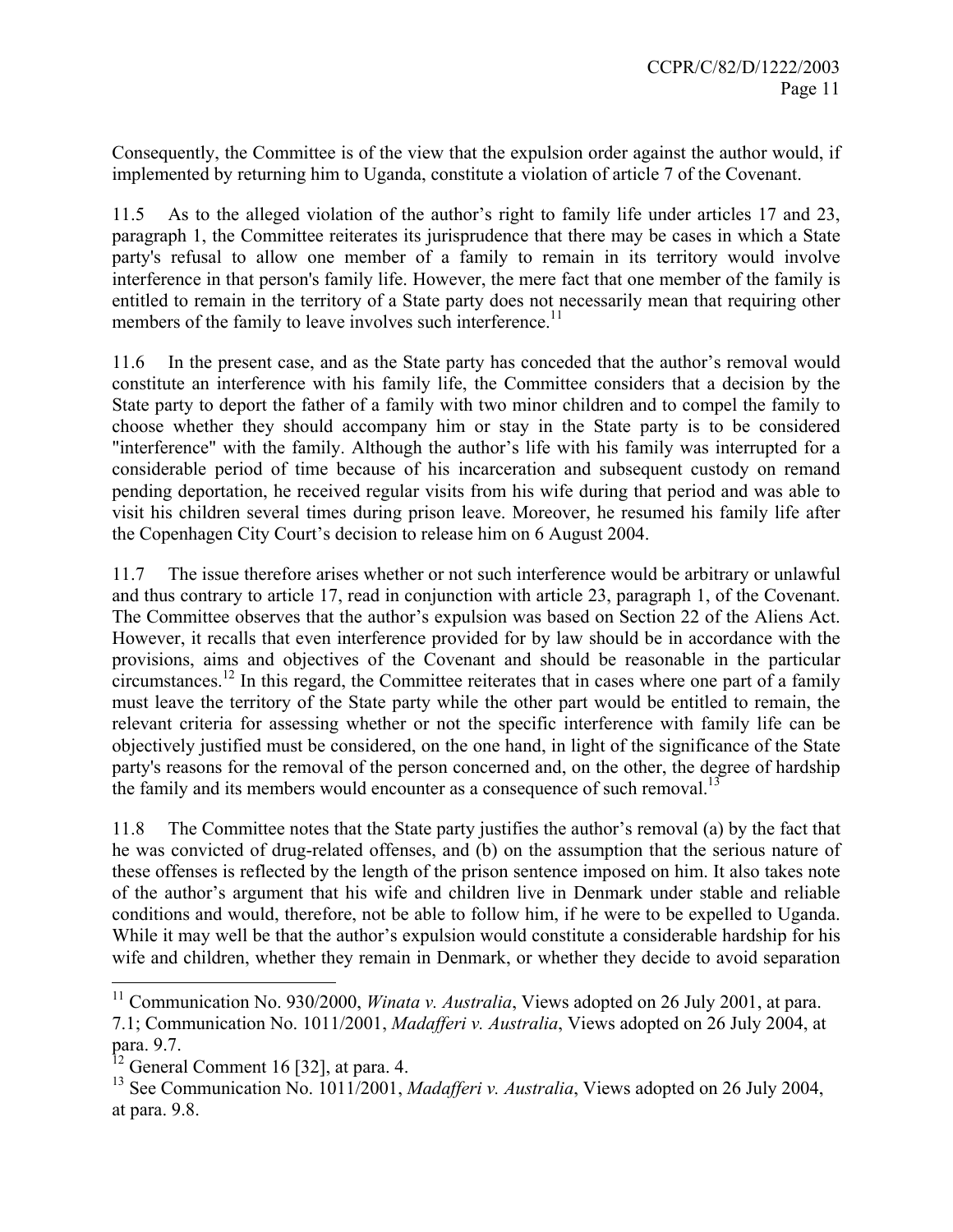of the family by following the author to a country they do not know and whose language the children do not speak, the Committee notes that the author has submitted the communication solely in his own right and not on behalf of his wife or children. It follows that the Committee can only consider whether the author's rights under articles 17 and 23 would be violated as a result of his removal.

11.9 In the present case, the Committee notes that the State party has sought to justify its interference with the author's family life by reference to the nature and severity of the author's offenses. The Committee considers that these reasons advanced by the State party are reasonable and sufficient to justify the interference with the author's family life. The Committee therefore concludes that the author's expulsion, if implemented by returning him to Uganda, would not amount to a violation of his rights under articles 17 and 23, paragraph 1.

12. The Human Rights Committee, acting under article 5, paragraph 4, of the Optional Protocol to the International Covenant on Civil and Political Rights, is of the view that the author's expulsion to Uganda would, if implemented, violate his rights under article 7 of the Covenant.

13. In accordance with article 2, paragraph 3 (a), of the Covenant, the State party is under an obligation to provide the author with an effective remedy, including revocation and full reexamination of the expulsion order against him. The State party is also under an obligation to prevent similar violations in the future.

14. Bearing in mind that, by becoming a State party to the Optional Protocol, the State party has recognized the competence of the Committee to determine whether there has been a violation of the Covenant or not and that, pursuant to article 2 of the Covenant, the State party has undertaken to ensure to all individuals within its territory and subject to its jurisdiction the rights recognized in the Covenant, the Committee wishes to receive from the State party, within 90 days, information about the measures taken to give effect to its Views. The State party is also requested to publish the Committee's Views.

[Adopted in English, French and Spanish, the English text being the original version. Subsequently to be issued also in Arabic, Chinese and Russian as part of the Committee's annual report to the General Assembly.]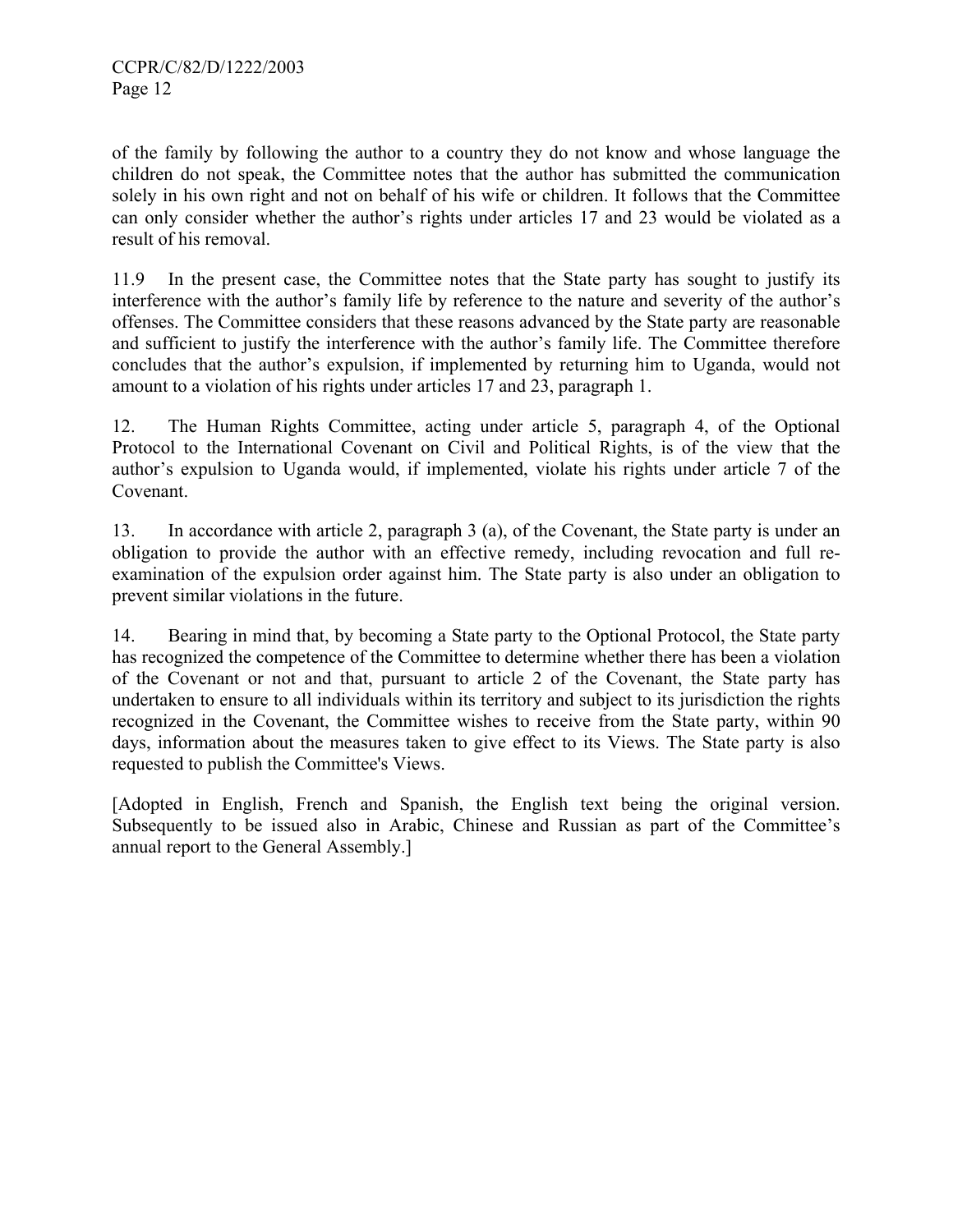#### **Individual opinion of Committee members Ms. Ruth Wedgwood and Mr. Maxwell Yalden (dissenting)**

 The majority concludes that Denmark has failed adequately to support its decision to deport the author, a Ugandan citizen, following his conviction for drug-related criminal offences and a prison sentence of 2 years, six months. The majority finds that the author, who was a former member of Idi Amin's armed forces, has shown a "prima facie" case that he would risk torture or other mistreatment in Uganda upon his return, and that the State party has not rebutted it.

 States parties have a duty to observe the international legal requirements of nonrefoulement. The general circumstances in Uganda are not reassuring. In the Human Rights Committee's recent review of Uganda's country report under the Covenant, for example, the Committee noted a "widespread practice of torture and ill-treatment" of persons in detention. (Concluding Observations on Uganda, May 5, 2004, at para. 17.) The State party would therefore wish to give careful consideration to the dangers claimed by the author.

Nevertheless, the Committee cannot sit in review of the facts and evidence de novo in each deportation case, especially where a case turns upon an evaluation of a complainant's credibility. The Committee has therefore been obliged to examine the documents available to it. The State party's response in this case describes the lengthy review of the author's status by the national authorities. This has included information obtained from the Foreign Ministry, and three reviews by the Danish Immigration Service, as well as decisions of the Copenhagen City Court, the High Court of Eastern Denmark, and the Danish Board of Appeal. The 28 June 2004 decision of the Danish Refugee Board was also submitted to the Committee by the author's counsel, though counsel chose not to provide a translation, leaving it available only to those few members of the Committee who might be able to read Danish.

The State party has assured the Committee that it is "at the disposal of the Secretary-General of the United Nations should this pleading or the case in general give rise to any questions." (State party's observations of 11 February 2004 on admissibility and merits, at p. 1.) The Committee is able to pose written requests to States parties, as well as to complainants. If the Committee had wished to have the author's full immigration file or any other documents within it, it could easily have asked the State party. Denmark has been wholly cooperative with the Committee while this complaint was pending, holding in abeyance the author's deportation at the Committee's request, and releasing him on parole to his family. The Committee has not ordinarily asked to see a foreign ministry's telex traffic, when presented with reasoned opinions, and it is doubtful that many States would agree to provide confidential material of this nature. But the Committee is certainly able to ask for the documents that it finds necessary for an evaluation, instead of deciding a case irrevocably on an incomplete record.

At a minimum, the Committee should have given the State party an opportunity to provide any additional documents it wished to inspect. And we believe that this requirement has not been met. It is true that, in the absence of any cooperation and provision of information by a State party, the Committee may, as appropriate, decide to give "due weight" to an author's allegations, and may proceed to find a violation on that basis. However, this conclusion is not